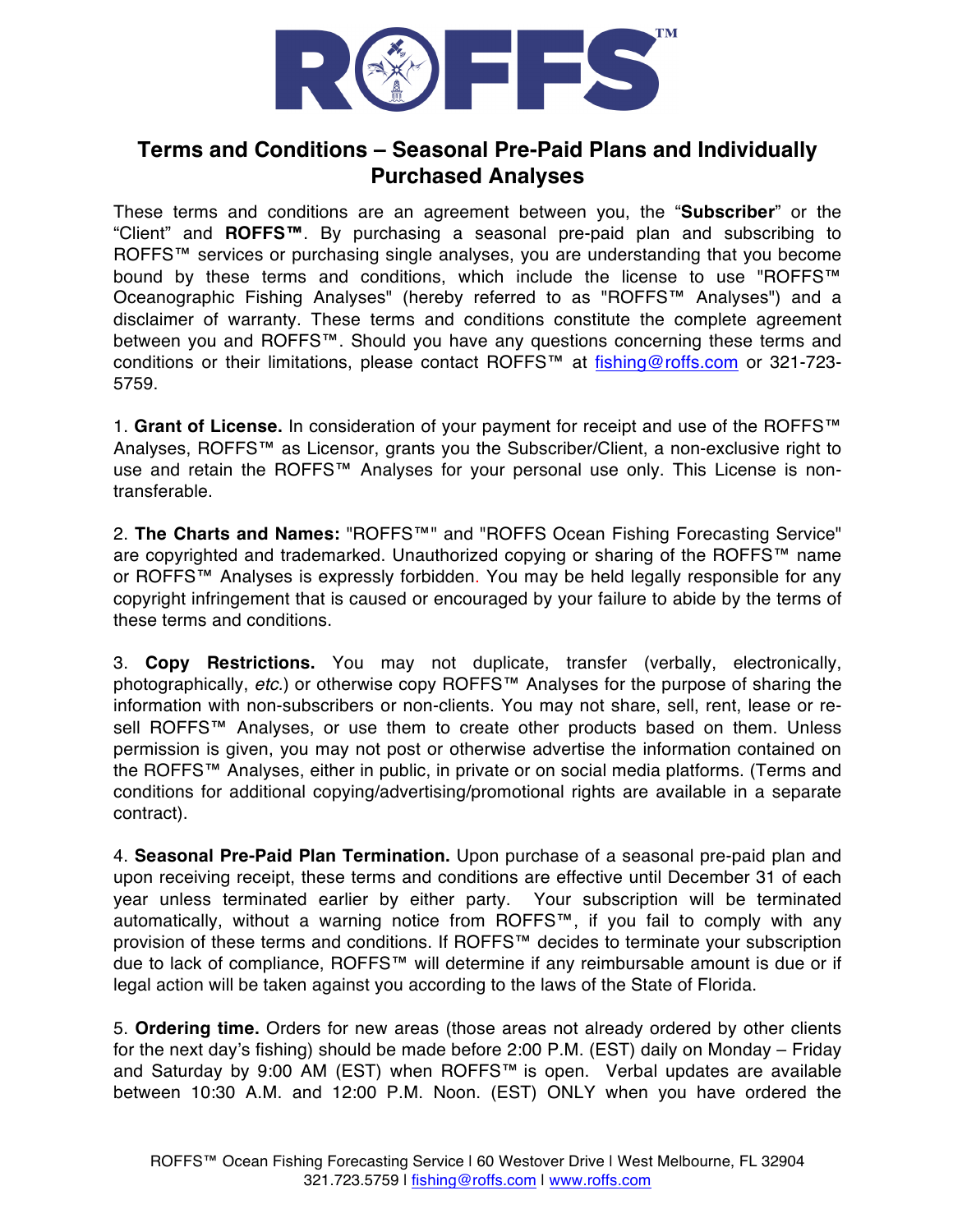

previous day OR the most recent day ROFFS™ was open. Please see our yearly hours of operation here https://www.roffs.com/rates-hours/

6. **Receiving Analyses.** ROFFS™ Analyses requested will be confirmed with an email notification to the primary email addresses listed on the account. When a requested ROFFS™ Analysis is completed, an email notification will be sent to the primary email address and any additional emails listed on the Subscriber's/Client's online account. The email notification that your analysis is "Complete and Ready to be Downloaded" will provide a link to login to your online account. The completed analysis will be available under downloads and sent over email to the Subscriber's/Client's primary email addressed on their account. If you are unable to login to your online account to access and download the analysis or did not receive an email with the ROFFS™ analysis in a timely manner, it is the Subscriber's/Client's responsibility to contact the office as soon as possible during normal business hours. Any special requests regarding your analysis delivery must be made in advance to the ROFFS™ office during normal business hours via phone (preferred) or email.

## **Disclaimer of Warranty or Liability:**

The ROFFS™ Analyses are provided as a Subscriber/Client service. If you are not satisfied with ROFFS™ services or products, then ROFFS™ will return a pro-rated balance of all moneys paid, minus 10% administrative fee. You assume any risk or liability that results from the use of ROFFS™ Analyses. ROFFS™ Analyses are derived from expert interpretations of satellite and oceanographic data, ocean circulation, fish behavior/habitat, and catch reports. ROFFS™ and its employees incur no liability from the production and use of ROFFS™ Analyses. ROFFS™ is not responsible for the weather, climate, or the Subscriber's/Client's safety while on the ocean. ROFFS™ is not liable for damage to your ocean-going vessel that may arise from the capture of fish, other marine life, weather or other unforeseen circumstances.

ROFFS™ Analyses should not be used for navigation purposes. Knowledge of the Laws of the Sea and local, state, federal, international or other conservation laws, fishing seasons, fishing limits and species identity are the responsibility of the Subscriber/Client and not ROFFS™.

Upon purchasing a pre-season or regular season pre-paid plan, all analyses from your plan must be ordered and used during the calendar year (01 Jan – 31 Dec), unless you have a "winter sailfish - wahoo plan" or another agreement has been made between ROFFS™ and the Subscriber. **It is understood that all credits/analyses for pre-paid plans will expire on January 1st the year after which it was purchased. If you have extenuating circumstances like health or serious boat maintenance issues or would like an audit of your account, please contact the ROFFS™ office directly and it will be treated by a case-by case basis.**